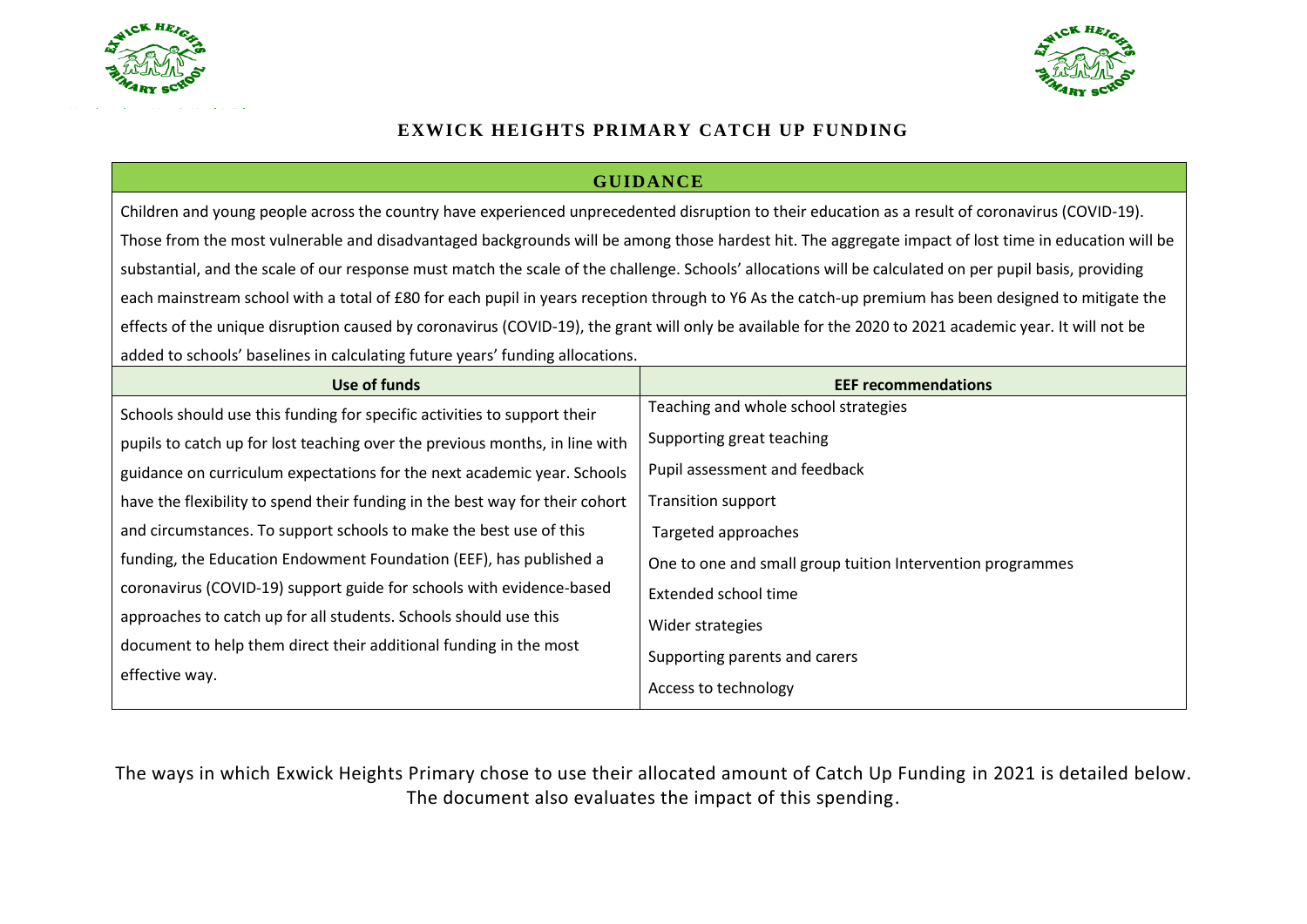| <b>Summary Information</b>                                                                                                                                                                                                                                                                        |                                                                                          |                                                                                                                                                                                                                                                                                                                                                                                                                                                                                                                                                                                                             |                                                                       |                                                                                                                                                                                                                  |                                                                                                                                                                                                                    |                                         |                    |                                                                                                                                                      |
|---------------------------------------------------------------------------------------------------------------------------------------------------------------------------------------------------------------------------------------------------------------------------------------------------|------------------------------------------------------------------------------------------|-------------------------------------------------------------------------------------------------------------------------------------------------------------------------------------------------------------------------------------------------------------------------------------------------------------------------------------------------------------------------------------------------------------------------------------------------------------------------------------------------------------------------------------------------------------------------------------------------------------|-----------------------------------------------------------------------|------------------------------------------------------------------------------------------------------------------------------------------------------------------------------------------------------------------|--------------------------------------------------------------------------------------------------------------------------------------------------------------------------------------------------------------------|-----------------------------------------|--------------------|------------------------------------------------------------------------------------------------------------------------------------------------------|
| <b>Total Catch Up Premium</b><br>£42,332                                                                                                                                                                                                                                                          |                                                                                          |                                                                                                                                                                                                                                                                                                                                                                                                                                                                                                                                                                                                             |                                                                       |                                                                                                                                                                                                                  |                                                                                                                                                                                                                    |                                         |                    |                                                                                                                                                      |
| The three headings have been taken from the EEF Covid Support Guidance for Schools. These strategies have been chosen carefully to ensure they have maximum<br>impact while not adding to teacher workload. The Catch Up Premium will be used to support the funding of the following strategies: |                                                                                          |                                                                                                                                                                                                                                                                                                                                                                                                                                                                                                                                                                                                             |                                                                       |                                                                                                                                                                                                                  |                                                                                                                                                                                                                    |                                         |                    |                                                                                                                                                      |
| <b>Teaching and Whole School Strategies</b>                                                                                                                                                                                                                                                       |                                                                                          |                                                                                                                                                                                                                                                                                                                                                                                                                                                                                                                                                                                                             |                                                                       |                                                                                                                                                                                                                  |                                                                                                                                                                                                                    |                                         |                    |                                                                                                                                                      |
| Aim                                                                                                                                                                                                                                                                                               | Action                                                                                   | Rational                                                                                                                                                                                                                                                                                                                                                                                                                                                                                                                                                                                                    | Target<br>Pupils                                                      | Timescale                                                                                                                                                                                                        | Impact on teacher<br>workload                                                                                                                                                                                      | Lead                                    | Spend<br>allocated | Impact                                                                                                                                               |
| Assess the wellbeing<br>of learners so staff<br>are able to provide<br>effective and timely<br>support.                                                                                                                                                                                           | Complete 'I<br>wish my<br>teacher<br>knew'<br>activity for<br>30 minutes<br>termly       | Research has shown that during school<br>closures there have been increased<br>calls to the Samaritans, increased<br>cases of domestic violence, substance<br>abuse and alcohol misuse. We cannot<br>provide effective support if we do not<br>know what the children have<br>experienced.                                                                                                                                                                                                                                                                                                                  | All<br>Once in<br>Autumn,<br>Spring<br>and<br>Summer                  | Once<br>termly                                                                                                                                                                                                   | No additional workload as can<br>be run during EML and does not<br>need to be marked.<br>Safeguarding concerns with be<br>shared with DSL. Inclusion Team<br>can support with follow up<br>intervention if needed. | Teach<br>ers                            | £0                 | Every class will take part in the 'I<br>wish my teacher knew' activity at<br>least once a term and safeguarding<br>concerns with be shared with DSL. |
| Ensure all staff have<br>the necessary skills to<br>protect, relate,<br>regulate and reflect<br>for pupils<br>experiencing SEMH<br>difficulties as a result<br>of the pandemic.                                                                                                                   | Trauma<br>Informed<br>Schools<br>training and<br>Supervision<br>for TIS<br>practitioners | The ACE's study is one of the biggest<br>Public Health studies of all time<br>(17,000 people). The study found that<br>ACEs are a leading determinant of the<br>most common forms of physical<br>illness, mental illness and early death<br>in the Western World. Research<br>studies on social buffering, show that<br>'protective factors', namely<br>interventions by emotionally-available<br>adults, before the age of 18, can<br>interrupt the trajectory from<br>childhood adversity to challenging<br>behaviour, learning difficulties, long-<br>term mental, physical and societal ill-<br>health. | Any<br>children<br>experienci<br>ng trauma<br>due to the<br>pandemic. | Whole<br>school staff<br>Trauma<br>Training<br>delivered<br>by the<br>School of<br>Inspiring<br>Talent<br>completed<br>before<br>Summer<br>term 2021.<br><b>Strategies</b><br>immediatel<br>۷<br>implement<br>ed | No impact on teacher workload<br>No additional paperwork<br>required.                                                                                                                                              | <b>TC</b><br>(SEND<br>Co<br>and<br>DSL) | £3900              | Support for all children identified<br>as having ACEs - STAR<br>support/early help (internal) or<br>Early Help (external referral),                  |
| Identify particular<br>areas where pupils<br>have forgotten or                                                                                                                                                                                                                                    | Elicitation<br>tasks used as<br>baseline                                                 | The DFE has asked that as part of the<br>catch up curriculum schools plan on<br>the basis of the educational needs of                                                                                                                                                                                                                                                                                                                                                                                                                                                                                       | All.                                                                  | Summer<br>term                                                                                                                                                                                                   | Teachers covering maternity<br>leave will begin contracts early<br>to release teachers to complete                                                                                                                 | Teach<br>ers/SL<br>Т                    | £2,933             | Attainment is in line with outcomes<br>pre-pandemic and above national<br>picture. During pupil conferencing                                         |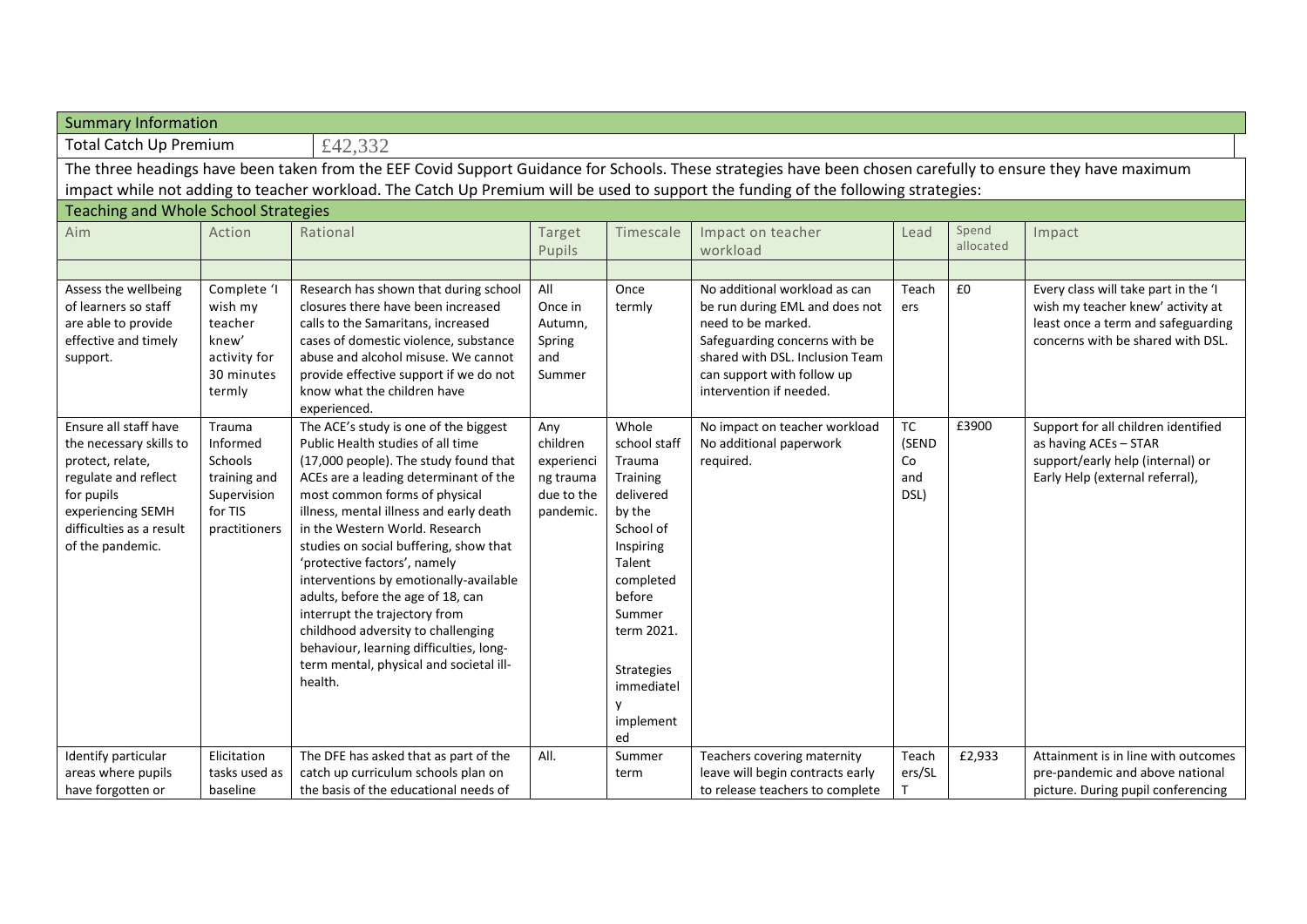| misunderstood key<br>concepts in the core<br>subjects.                                                                                  | assessments<br>in all<br>subjects, key<br>focus in<br>Reading,<br>Writing and<br>Maths. Basic<br>skills<br>prioritised.                                                    | pupils. Curriculum planning should be<br>informed by an assessment of pupils'<br>starting points and addressing the<br>gaps in their knowledge and skills.                                                                                                                                                                                                                                                                                                                                                                                                                                                                                        |             |                     | Baseline and gaps analysis to<br>reduce workload.                                                                                                                                   |          |         | and lesson observations pupils are<br>observed as having a breadth of<br>knowledge Pupils attain by the end<br>of the year (secure) in line with Age<br>Expected outcomes.             |
|-----------------------------------------------------------------------------------------------------------------------------------------|----------------------------------------------------------------------------------------------------------------------------------------------------------------------------|---------------------------------------------------------------------------------------------------------------------------------------------------------------------------------------------------------------------------------------------------------------------------------------------------------------------------------------------------------------------------------------------------------------------------------------------------------------------------------------------------------------------------------------------------------------------------------------------------------------------------------------------------|-------------|---------------------|-------------------------------------------------------------------------------------------------------------------------------------------------------------------------------------|----------|---------|----------------------------------------------------------------------------------------------------------------------------------------------------------------------------------------|
| <b>Targeted Support</b>                                                                                                                 |                                                                                                                                                                            |                                                                                                                                                                                                                                                                                                                                                                                                                                                                                                                                                                                                                                                   |             |                     |                                                                                                                                                                                     |          |         |                                                                                                                                                                                        |
| Close gaps in Reading,<br>Writing and Maths<br>caused by the<br>pandemic for<br>disadvantaged pupils.<br>Tutor support.                 | Tutor to<br>support<br>reading,<br>writing and<br>maths<br>intervention<br>s in Year 5<br>Purchase of<br><b>Bug Club</b><br>resources to<br>increase<br>access to<br>books | EEF - There is extensive evidence<br>supporting the impact of high quality<br>one to one and small group tuition as<br>a catch-up strategy. To be most<br>effective, creating a three-way<br>relationship between tutor, teacher<br>and pupils is essential, ensuring that<br>tuition is guided by the school, linked<br>to the curriculum and focused on the<br>areas where pupils would most benefit<br>from additional practice or feedback.<br>Baseline assessments showed that<br>pupils in Year 3 had forgotten or<br>misunderstood key concepts in the<br>core subjects. In Year 3, gaps in phonic<br>knowledge were particularly evident. | Yr 5 pupils | Summer<br>Term 2021 | No additional workload as tutor<br>planned activities to address<br>gaps identified by teacher<br>though assessment for learning                                                    | CN<br>MM | £1765   | Assessment of children's learning<br>completed by teachers<br>demonstrates that identified gaps<br>in knowledge have been addressed<br>and children apply this knowledge<br>in lessons |
| Close gaps in Reading,<br>Writing and Maths<br>caused by the<br>pandemic for<br>disadvantaged pupils.<br>Additional teacher<br>support. | Teacher to<br>support<br>reading,<br>writing and<br>maths<br>intervention<br>s in Year 5                                                                                   | EEF - There is extensive evidence<br>supporting the impact of high quality<br>one to one and small group tuition as<br>a catch-up strategy. To be most<br>effective, creating a three-way<br>relationship between tutor, teacher<br>and pupils is essential, ensuring that<br>tuition is guided by the school, linked<br>to the curriculum and focused on the<br>areas where pupils would most benefit<br>from additional practice or feedback.                                                                                                                                                                                                   | Yr 6 pupils | 2020/21             | Additional teacher appointed to<br>work within Year 6 team for one<br>year through Teachfirst,<br>reducing workload as class sizes<br>are reduced and support is<br>more targetted. | CN<br>BP | £26,665 |                                                                                                                                                                                        |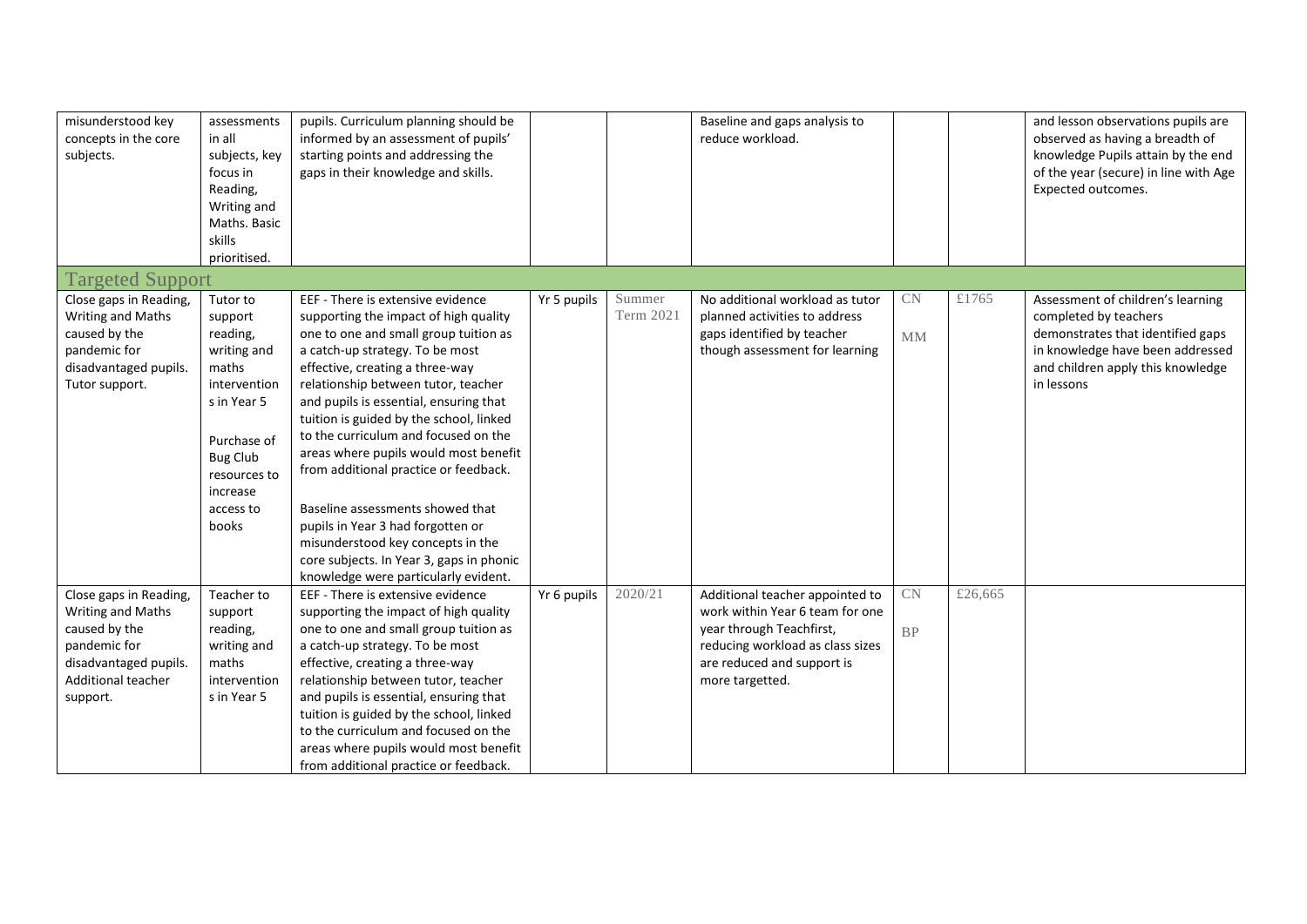| Close gaps in phonic<br>knowledge identified<br>in baseline<br>assessments caused<br>by the closure of<br>schools.                                                                          | Small group<br>tuition for<br>SPAG/Phonic<br>s at Year 3<br>Writing and<br>$Maths -$<br>National<br>Tutoring<br>Programme | EEF - There is extensive evidence<br>supporting the impact of high quality<br>one to one and small group tuition as<br>a catch-up strategy. To be most<br>effective, creating a three-way<br>relationship between tutor, teacher<br>and pupils is essential, ensuring that<br>tuition is guided by the school, linked<br>to the curriculum and focused on the<br>areas where pupils would most benefit<br>from additional practice or feedback.<br>Baseline assessments showed that<br>pupils in Year 3 had forgotten or<br>misunderstood key concepts in the<br>core subjects. In Year 3, gaps in phonic<br>knowledge were particularly evident. | Yr 3 pupils | Summer<br>Term 2021 | No additional workload as tutor<br>used teacher planning already<br>in place (letters and Sounds<br>Phonics planning) and delivered<br>to small groups. | CN<br>Teach<br>ing<br>Perso<br>nnel<br>LB | £1600                                                                | Gap analysis of phonic knowledge<br>will show that the gaps are no<br>longer evident for individual<br>children.                     |
|---------------------------------------------------------------------------------------------------------------------------------------------------------------------------------------------|---------------------------------------------------------------------------------------------------------------------------|---------------------------------------------------------------------------------------------------------------------------------------------------------------------------------------------------------------------------------------------------------------------------------------------------------------------------------------------------------------------------------------------------------------------------------------------------------------------------------------------------------------------------------------------------------------------------------------------------------------------------------------------------|-------------|---------------------|---------------------------------------------------------------------------------------------------------------------------------------------------------|-------------------------------------------|----------------------------------------------------------------------|--------------------------------------------------------------------------------------------------------------------------------------|
| <b>Wider Strategies</b>                                                                                                                                                                     |                                                                                                                           |                                                                                                                                                                                                                                                                                                                                                                                                                                                                                                                                                                                                                                                   |             |                     |                                                                                                                                                         |                                           |                                                                      |                                                                                                                                      |
| Ensure all pupils<br>attend school and<br>return to normal<br>educational routines<br>as quickly as possible                                                                                | EWO<br>support 1<br>day a week                                                                                            | The National Centre for Education<br>Statistics - Poor attendance has serious<br>implications for later outcomes as<br>well. Students who attend school<br>regularly have been shown to achieve<br>at higher levels than students who do<br>not have regular attendance.                                                                                                                                                                                                                                                                                                                                                                          | All         | <b>July 2021</b>    | None                                                                                                                                                    | CN GE                                     | No cost                                                              | Overall attendance continues to be<br>above National and regional<br>average and over 96%                                            |
| Ensure all pupils<br>including<br>disadvantaged pupils<br>have access to IT and<br>Wifi if schools move<br>to remote learning<br>again so they are able<br>to access blended<br>curriculum. | IT barriers<br>addressed<br>through<br>loaned<br>equipment<br>(Chromeboo<br>ks/ Wifi<br>dongles).<br>again.               | EEF: schools might find it helpful to<br>invest in additional technology, either<br>by providing pupils with devices or<br>improving the facilities available in<br>school. It's important to ensure the<br>elements of effective teaching are<br>present-for example, clear<br>explanations, scaffolding, practice and<br>feedback-. In addition, providing<br>support and guidance on how to use<br>technology effectively is essential.<br>Children identified on survey<br>Dependent on whether schools close                                                                                                                                 | All         | <b>July 2021</b>    | None                                                                                                                                                    | <b>ME</b>                                 | No cost -<br><b>Devices</b><br>provided<br>by the<br>governme<br>nt. | All families identified on<br>technology survey will be given<br>access to a device if schools are to<br>offer remote learning again |